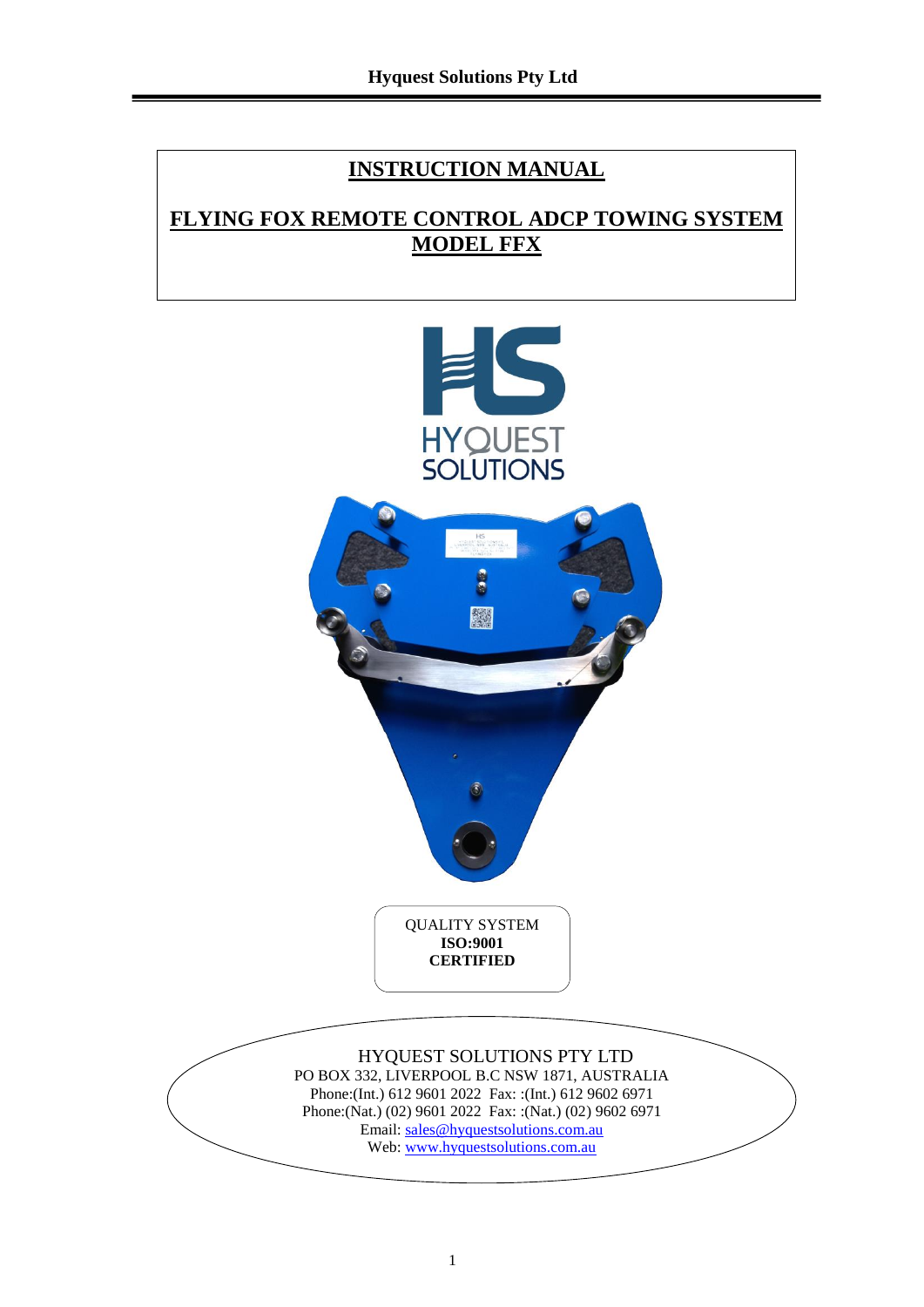## **TABLE OF CONTENTS**

| 1. |  |
|----|--|
| 2. |  |
| 3. |  |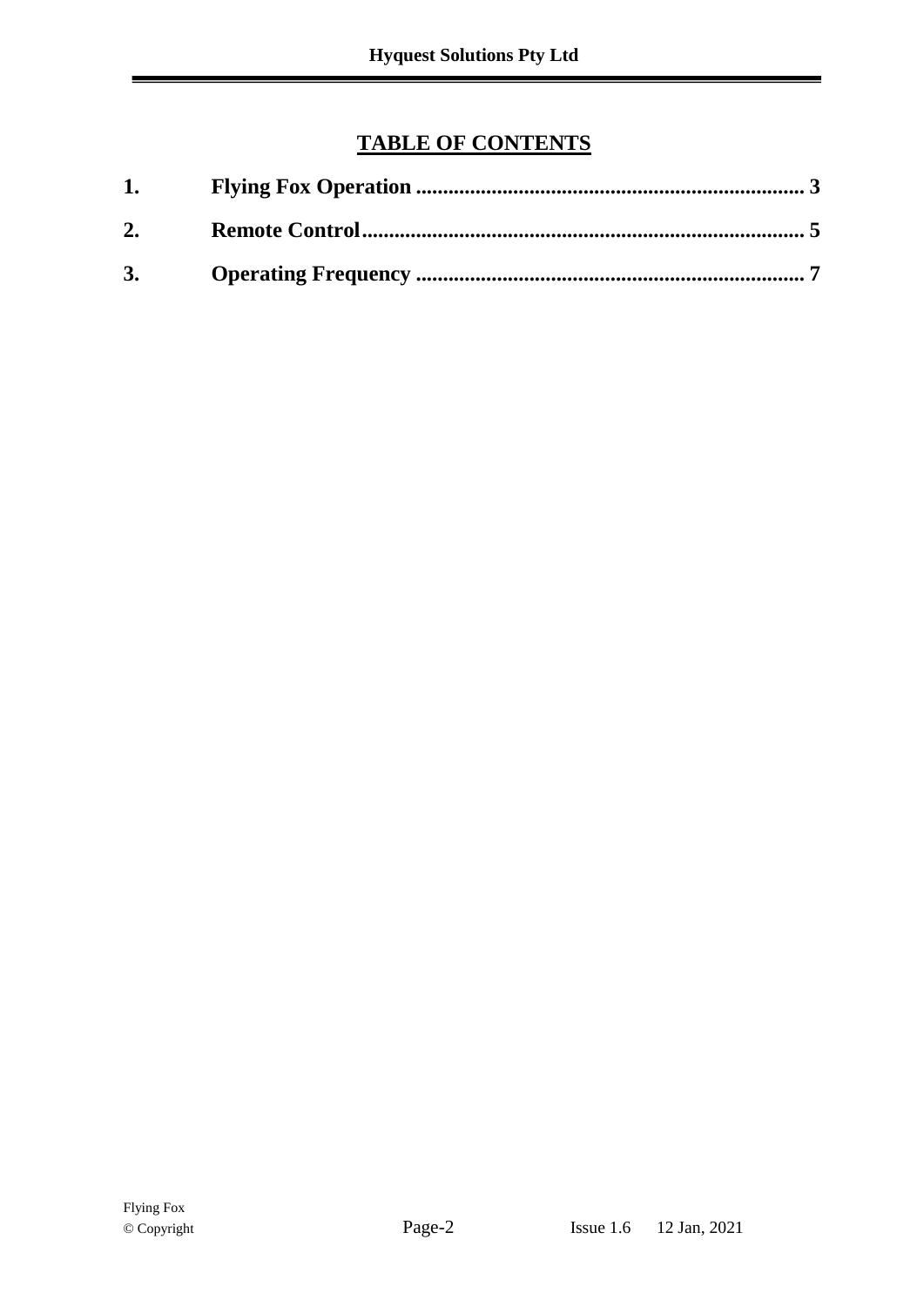# <span id="page-2-0"></span>**1.Flying Fox Operation**

Turn it **ON** - Press the blue button on the Flying Fox.

Turn it **OFF** - Press the blue button on the Flying Fox again – the LEDs will turn off. (The Flying Fox will automatically turn off if there has been no communications for 3 hours.)

The LED's on the Flying Fox indicate the internal state:



 $\bigcirc$  +  $\bigcirc$  Comms Fault - when the green and red LED's flash alternately. Turn on the Remote Control and wait 5 secs for comms to be established.

> (If the Remote Control has an Emergency Stop button then the system operates by automatically frequency hopping through the spectrum – and it will eventually connect - however, if there is no Emergency Stop button, then the system operates on a single frequency that is selectable from the Remote Control – so you may need to select a new frequency from the Remote Control sub menus until only the green LED flashes.)



∩

Comms OK - when the green LED flashes on its own. The communications between the Flying Fox and the Remote Control is OK.

Charging – when the red LED flashes on its own. The 18V DC supply is charging the internal 12V DC SLA battery. This can be plugged in at any time and the unit will start charging. As the charging progresses, the red LED flashes faster. The battery voltage can be viewed on the Remote Control LCD if required. (Will take 3-4 hours to charge from fully flat)

Charging complete – when the green LED is on steady. The battery is then trickle charged to keep it at optimum charge.



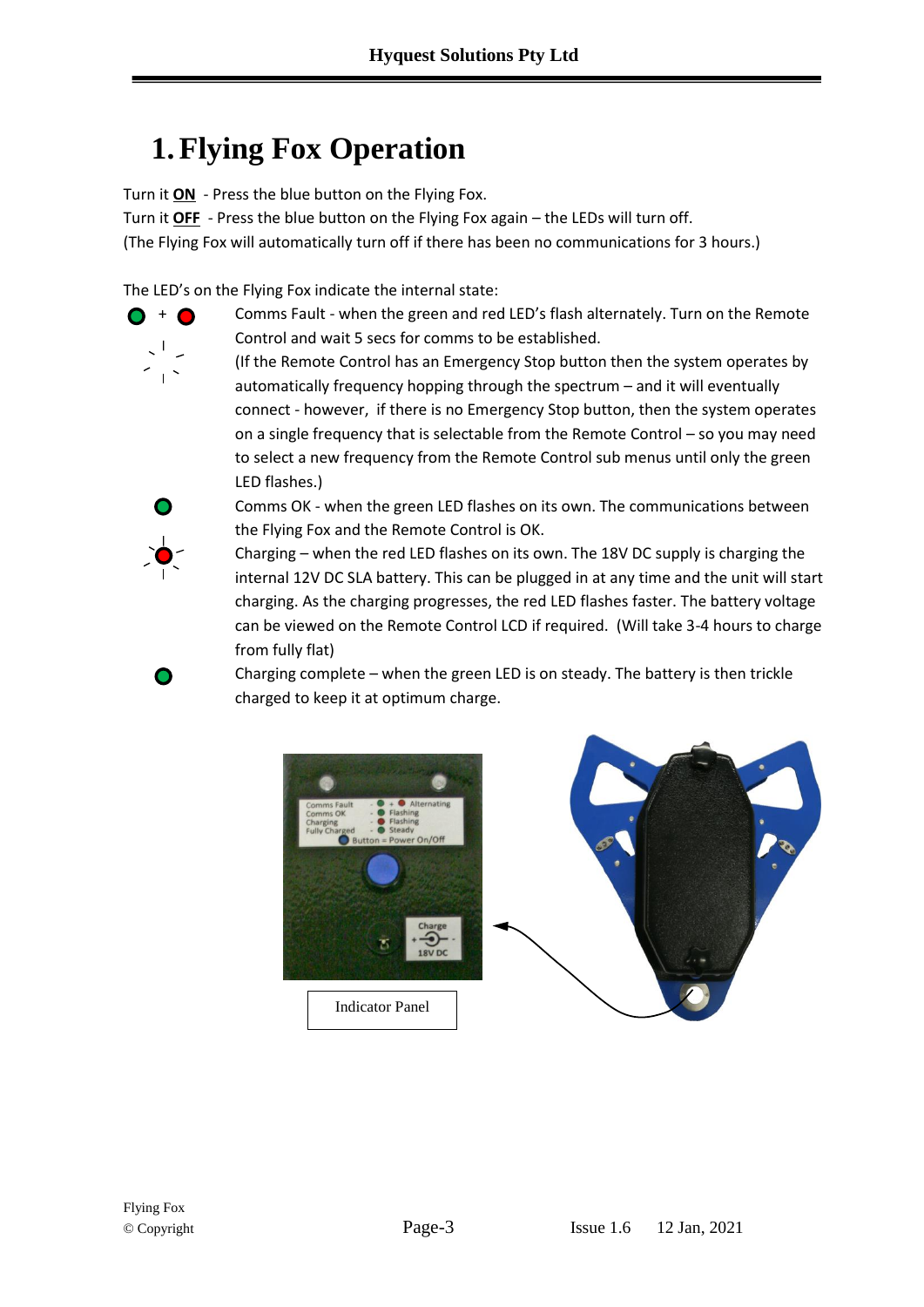

Using a low stretch, high strength 8mm dia rope (such as the Donaghy's "Spectraspeed" = 3 tonne breaking strain), install it across the river by attaching to trees, vehicles etc. **NOTE:** For ease of installation, do not **fully** tension the rope until the Flying Fox is fitted to the rope (step 5) as follows:

Feed the rope above the roller (A) as shown in step 1. Position the rope under the rubber pulley at (C), then pull the rope above the second roller (B) and position the rope between the rollers and insert pins as shown in step 3 & 4.

Turn on the Flying Fox and operate it forward and backward, while viewing the "motor current" on the LCD display – as shown on the next page. For optimum performance, the tension of the rope should be adjusted until the motor current is about 2.0A to 3.0A. If the current is too hi, reduce the rope tension! This will give the Flying Fox the maximum battery duration.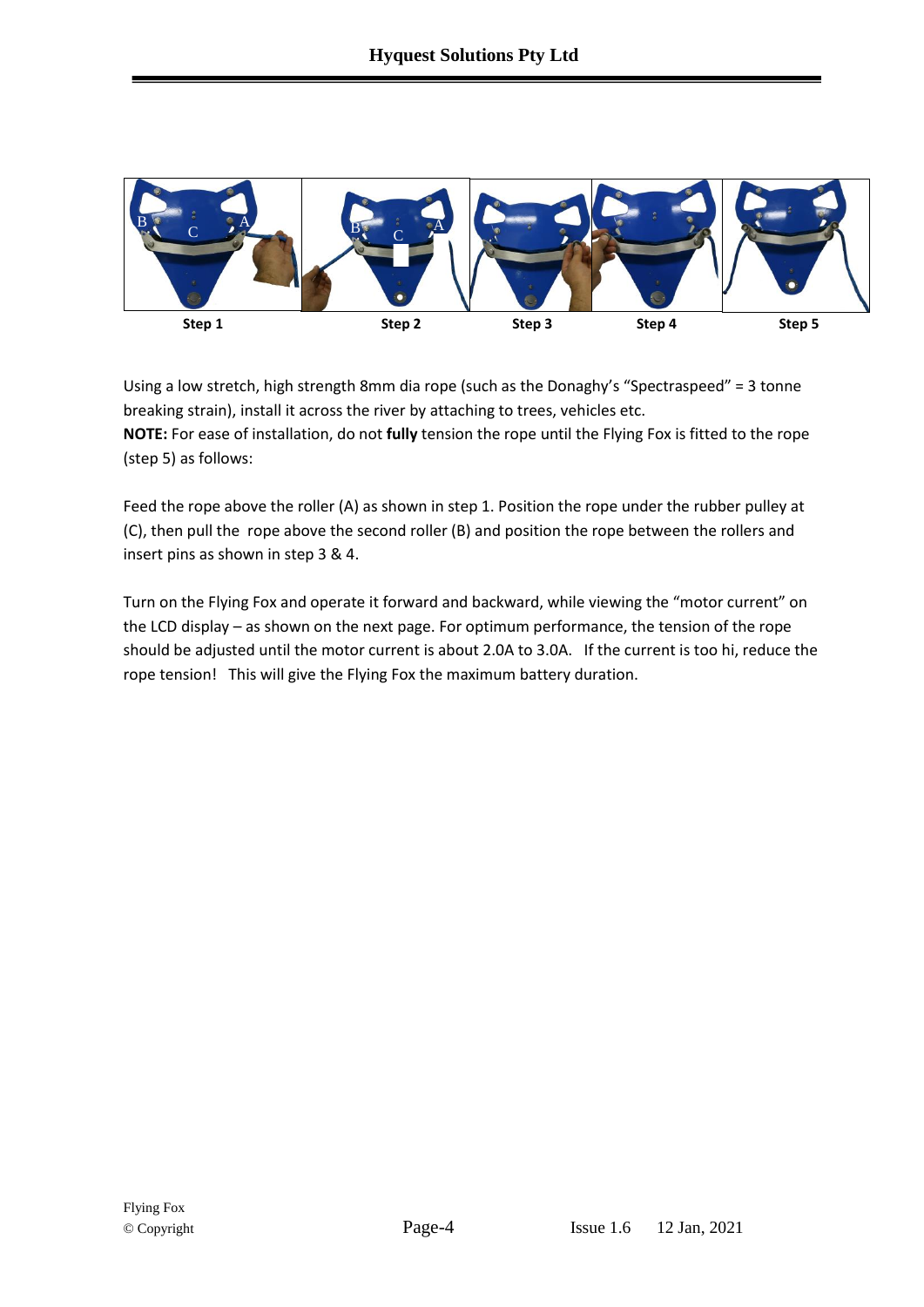# <span id="page-4-0"></span>**2. Remote Control**

Press and hold the blue button to turn **ON** the Remote Control. Press and hold the blue button to turn **OFF** the Remote Control.

Two models of Remote Control :

#### **1. Remote Control without Emergency Stop.**

This model operates at a single frequency in the approved spectrum – the frequency can be set/changed in the Remote Control "Remote…" menu as per the table in section 3.

If there is no communications between the Remote Control and the Flying Fox, with both units powered on, step through each frequency on the Remote Control until communications starts.



#### **2. Remote Control with red Emergency Stop button.**

This model operates in the approved spectrum by automatically frequency hopping every 400mSecs. The Emergency Stop button has been added to provide compliance with EN14492-1 standard in Europe – and has the following functionality :

When the Emergency Stop is pressed :

- The Flying Fox will stop immediately.
- The Flying Fox will not respond to Fwd / Rev commands from the Remote Control.
- The Remote Control will display "Emergency Stop" on the LCD.
- The Remote Control will beep continuously while in Emergency Stop to get the users attention.



To remove the system from Emergency Stop mode, rotate the red button in the direction of the arrows and it will click upwards – normal operation will resume.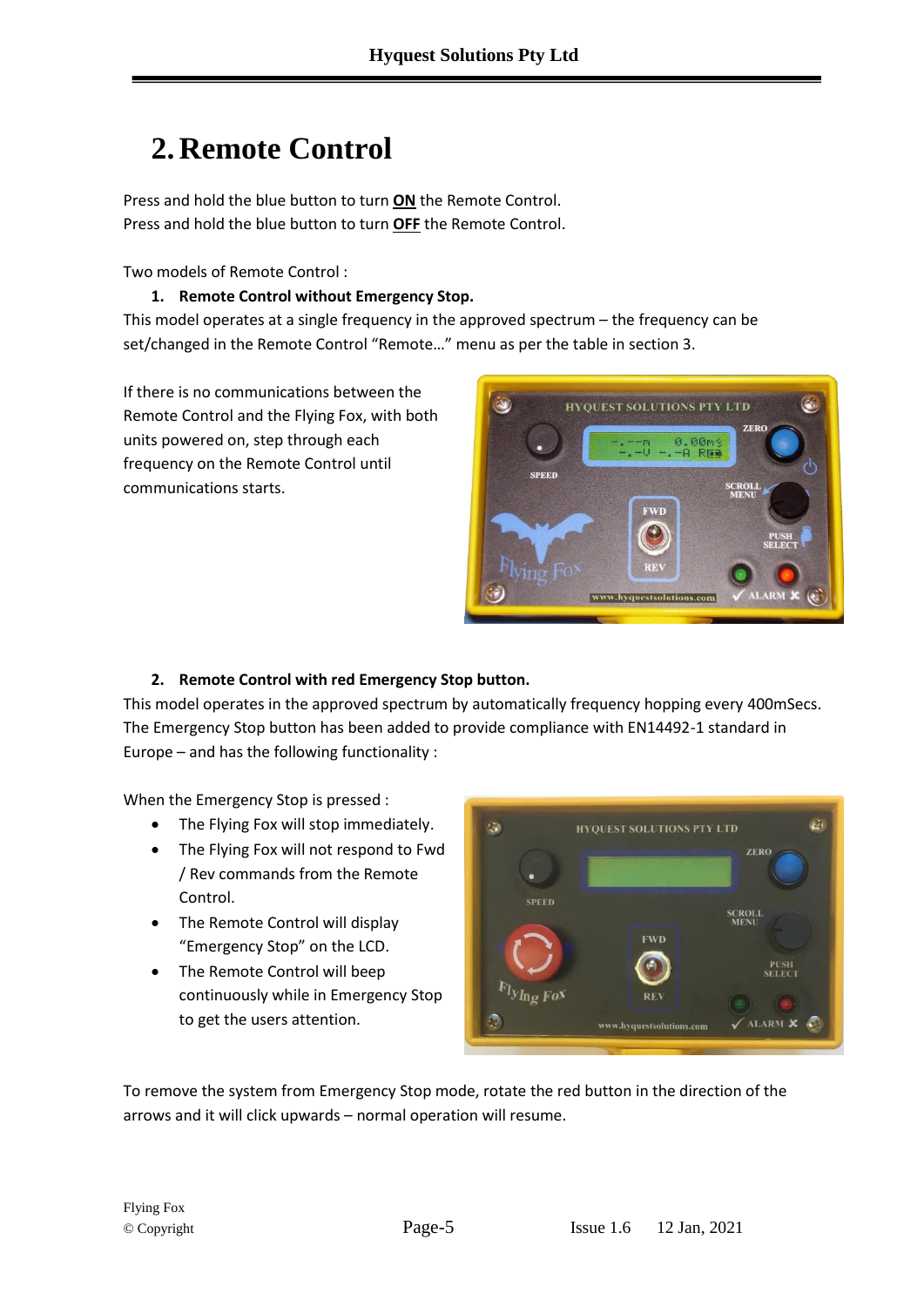During normal operation the main LCD Display indicates :



**To zero Traversing Distance** – Press the "Push Select" knob on the Remote Control Unit while the menu above is displayed – the LCD will display "Set Waters Edge" – press the blue button momentarily to zero the Traversing Distance.

**Radio Signal Strength** – Strength is usually high (Range is 175m+ (=575ft+))

**To set Traversing Speed** – Turn the Speed knob on the Remote Control left hand side to set the desired speed.

**Flying Fox Battery Voltage** – The Flying Fox voltage is measured and sent back to the Remote Control. If this voltage falls below 10.8V the Remote Control will start beeping. The Flying Fox should be brought in as soon as possible (so it doesn't get stranded in the middle of the stream) and the battery re-charged or replaced with a fully charged battery. You will be able to drive the Flying Fox about 100m (300ft) once the battery reaches this voltage!

> A fully charged battery will drive the Flying Fox for approx 600m (1800ft) at any speed setting ! (eg. 20 min continuous at  $0.5$ m/s  $(1.6$ ft/s) : 50min continuous at  $0.2$ m/s  $(0.6$ ft/s))

Spare batteries can be purchased from Hyquest Solutions or purchase a 12V 2.8Ah (132 x 97 x 33mm) PowerSonic PS-1228 battery locally.

**Motor Current** – The current drawn by the motor is measured by the Flying Fox and sent back to the Remote Control. This is used when setting the "cable tension".

**Remote Control Battery State** – Indicates the charge of the internal NiMh AA batteries. (The Remote Control can be charged by either the 18V DC Mains Charger or the 12V DC Car Charger)

#### **Navigating Remote Control Menu's**

The Scroll Menu knob can be rotated and pressed – this is used to navigate and select menus.

Rotate the Scroll Menu knob to display "More…" and press the same knob "Push Select" Rotate the Scroll Menu knob to display "Flying Fox…" "Remote…" "Alarms…" "Return to Main Display…"